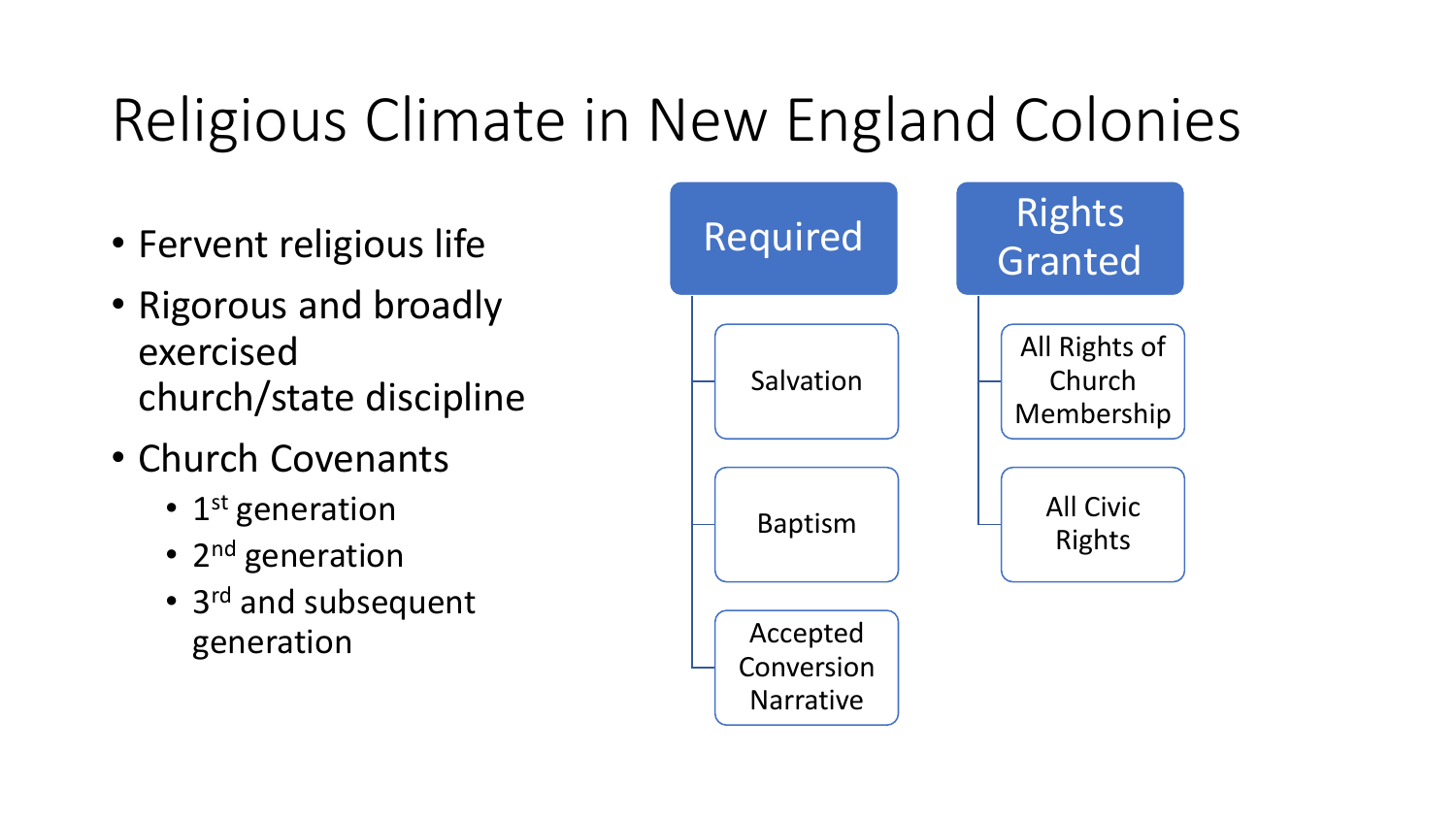

## The Growing Problem

- Generational alienation
- Declining "visible church" membership
- Restricted reach of church discipline
- Decreased opportunities for civic participation
	- Blended church/state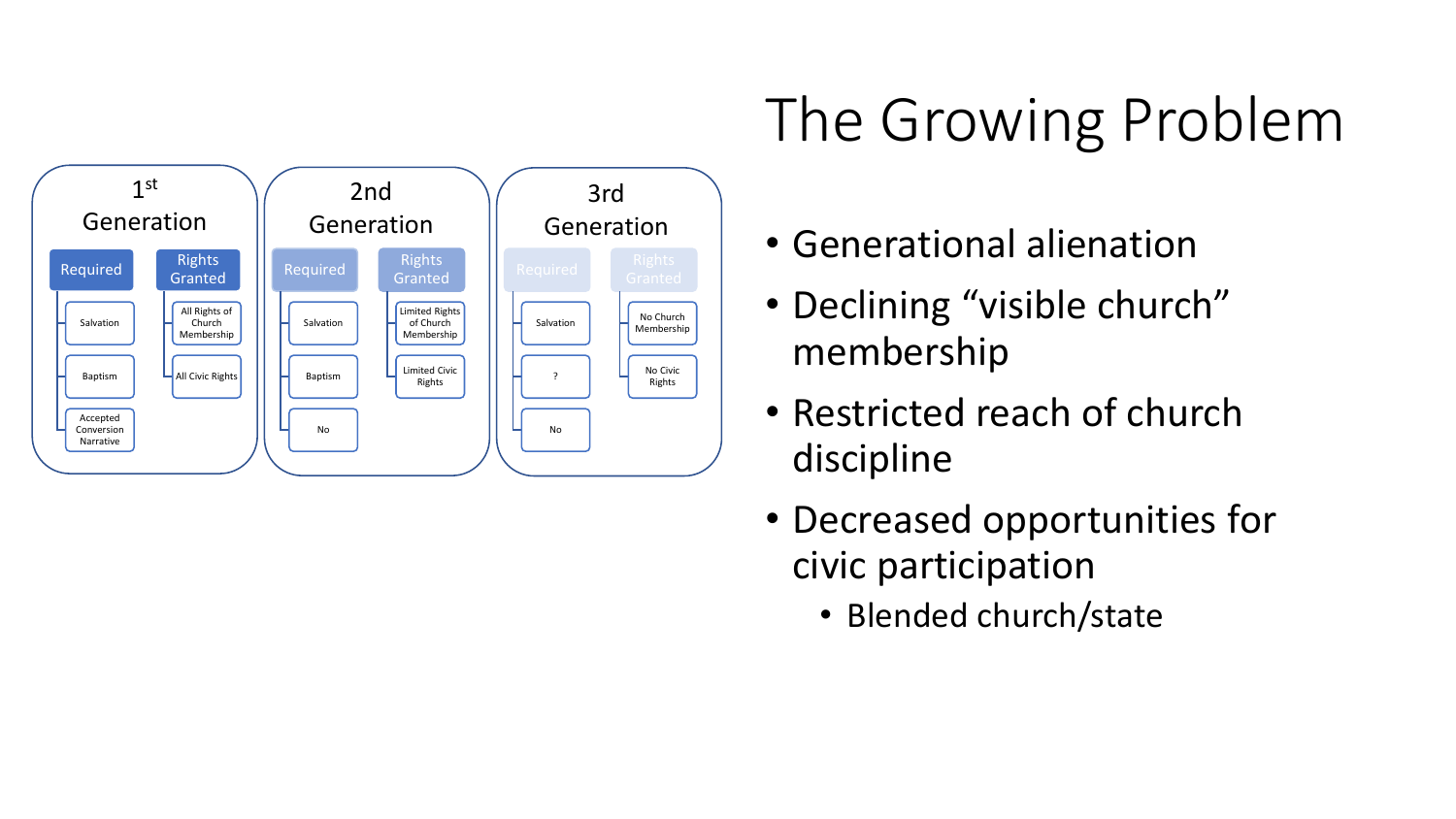#### The "Half-Way Covenant"

- Early Congregationalists (Puritans) had become church members *only* after they had reported an experience of conversion acceptable to the church (approved conversion narrative) *even if they had been baptized as children*
	- *Many never reported a conversion experience*
	- They were still considered church members because they had been baptized (as infants, based on their parent's church membership)
		- They were not admitted to the Lord's Supper
		- They could not vote or hold political office
	- *Their children could not be baptized (because of their parent's status)*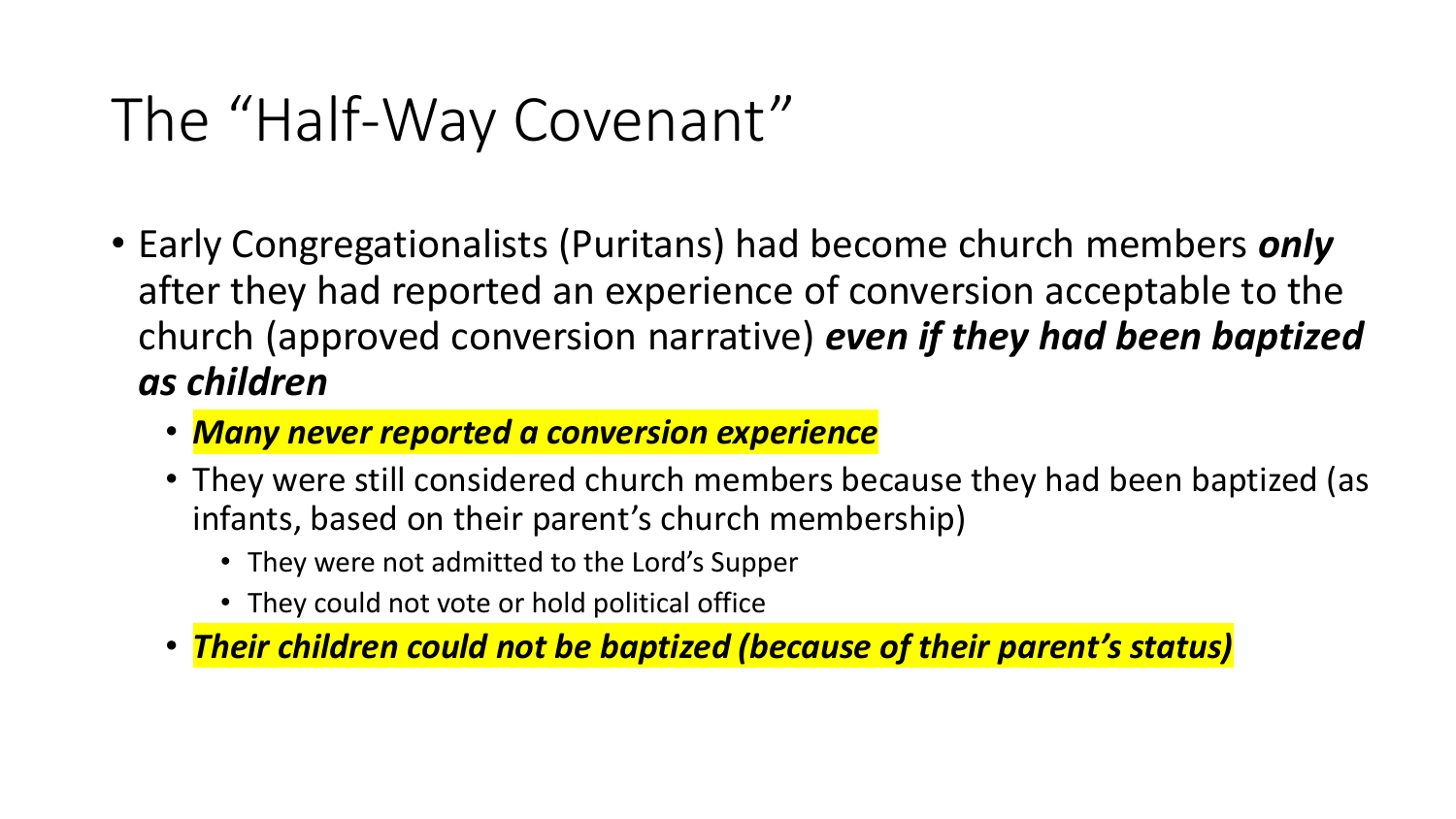### The "Half-Way Covenant" (1657/1662)

- The Half-Way Covenant was created by Solomon Stoddard and 17<sup>th</sup> century New England Congregationalists (Puritans) that allowed:
	- *Children of "baptized" (as infants, based on their parent's church membership) but unconverted church members to be baptized*
	- These children then became church members (could take the Lord's Supper)
	- These children acquired political rights (voting)
	- These children were then expected to report their experience of conversion acceptable to the church (approved conversion narrative)

• *The Great Awakening was a response to the Half-Way Covenant idea*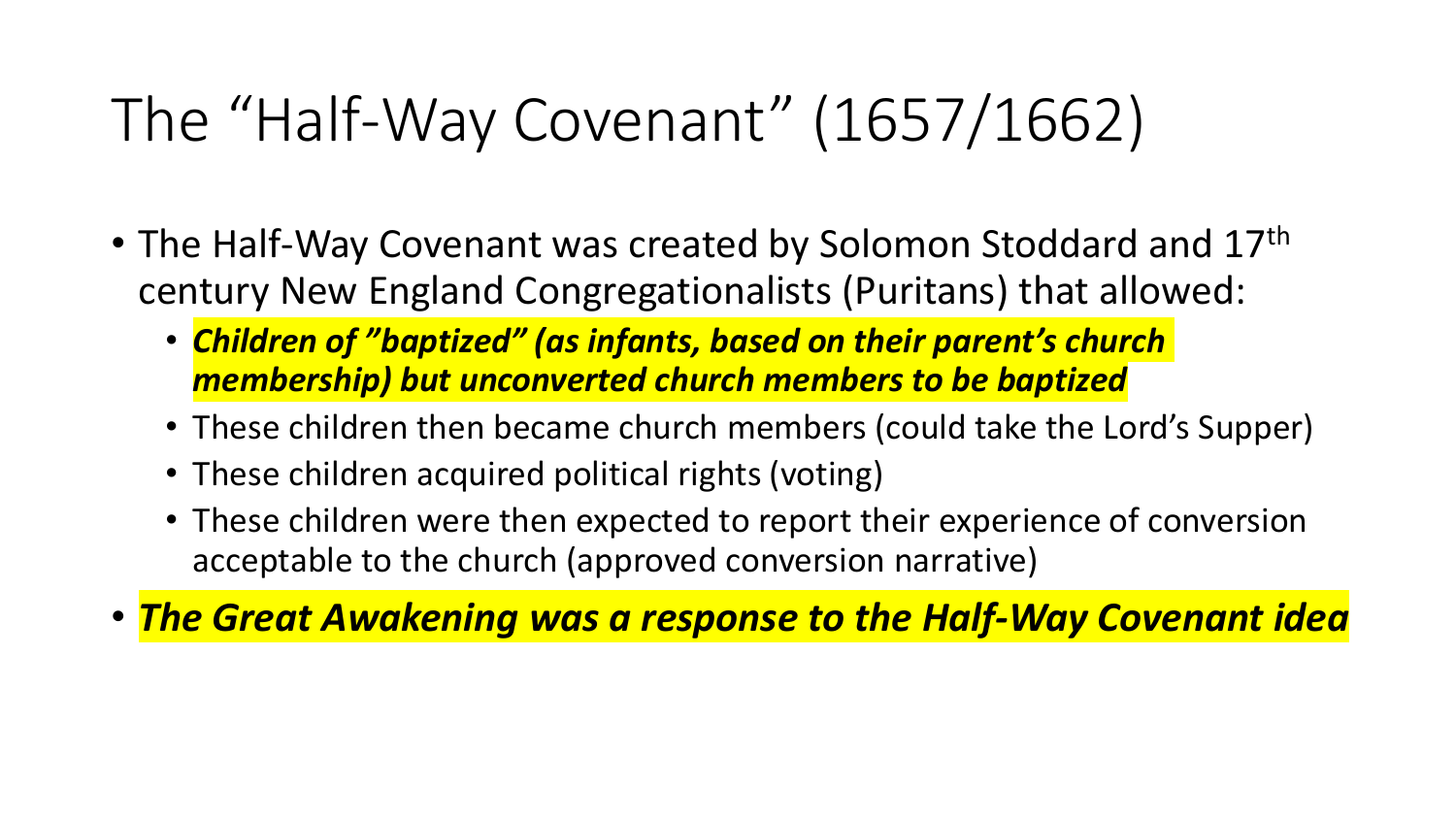# **The Half -Way Covenant Solution (1662)**



**Propositions concerning the subject of baptism and consociation of churches, collected and confirmed out of the word of God, by a synod of elders and messengers of the churches in Massachusetts -Colony in New England. Assembled at Boston, ... in the year 1662.** ..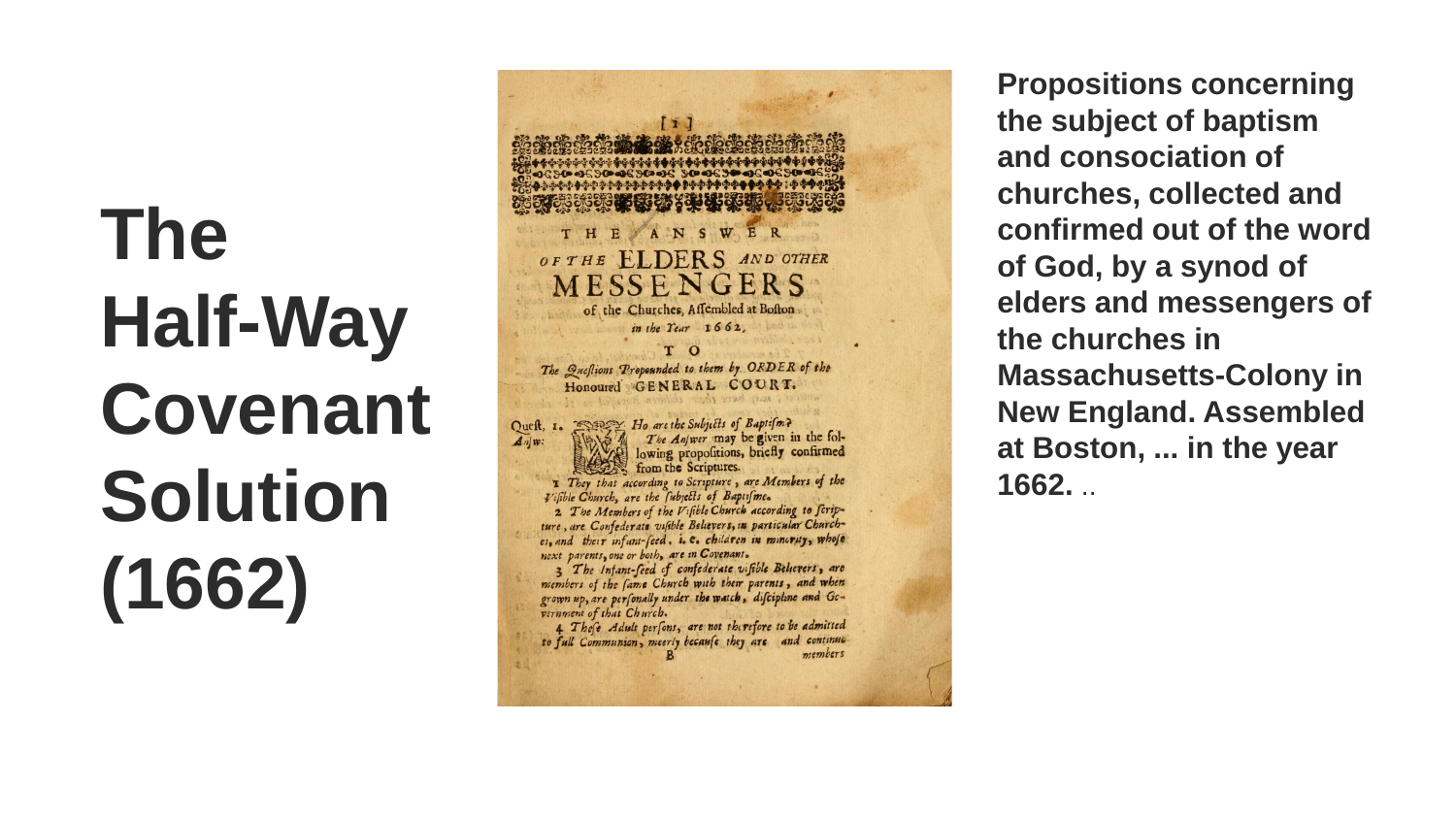

[https://digitalcommons.unl.edu/cgi/view](https://digitalcommons.unl.edu/cgi/viewcontent.cgi?article=1053&context=etas) content.cgi?article=1053&context=etas

**"There is nothing that keeps wicked men at any one moment out of Hell, but the mere pleasure of God."**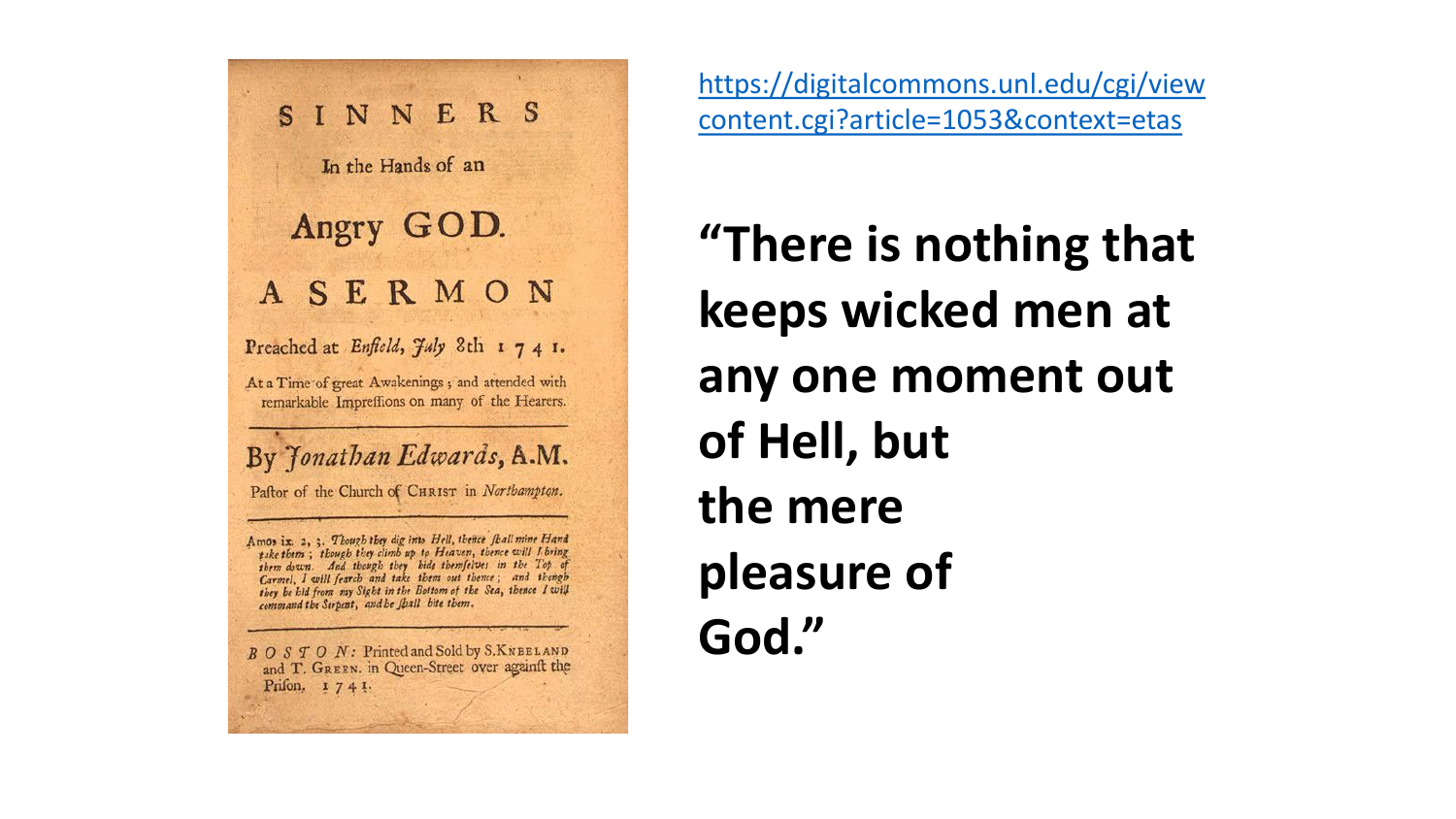- 1. God may release wicked men into Hell at any given moment
- 2. The wicked deserve to be released into Hell. Divine justice does not prevent God from allowing the destruction of the wicked at any moment
- 3. The wicked, at this moment, suffer under God's condemnation to Hell.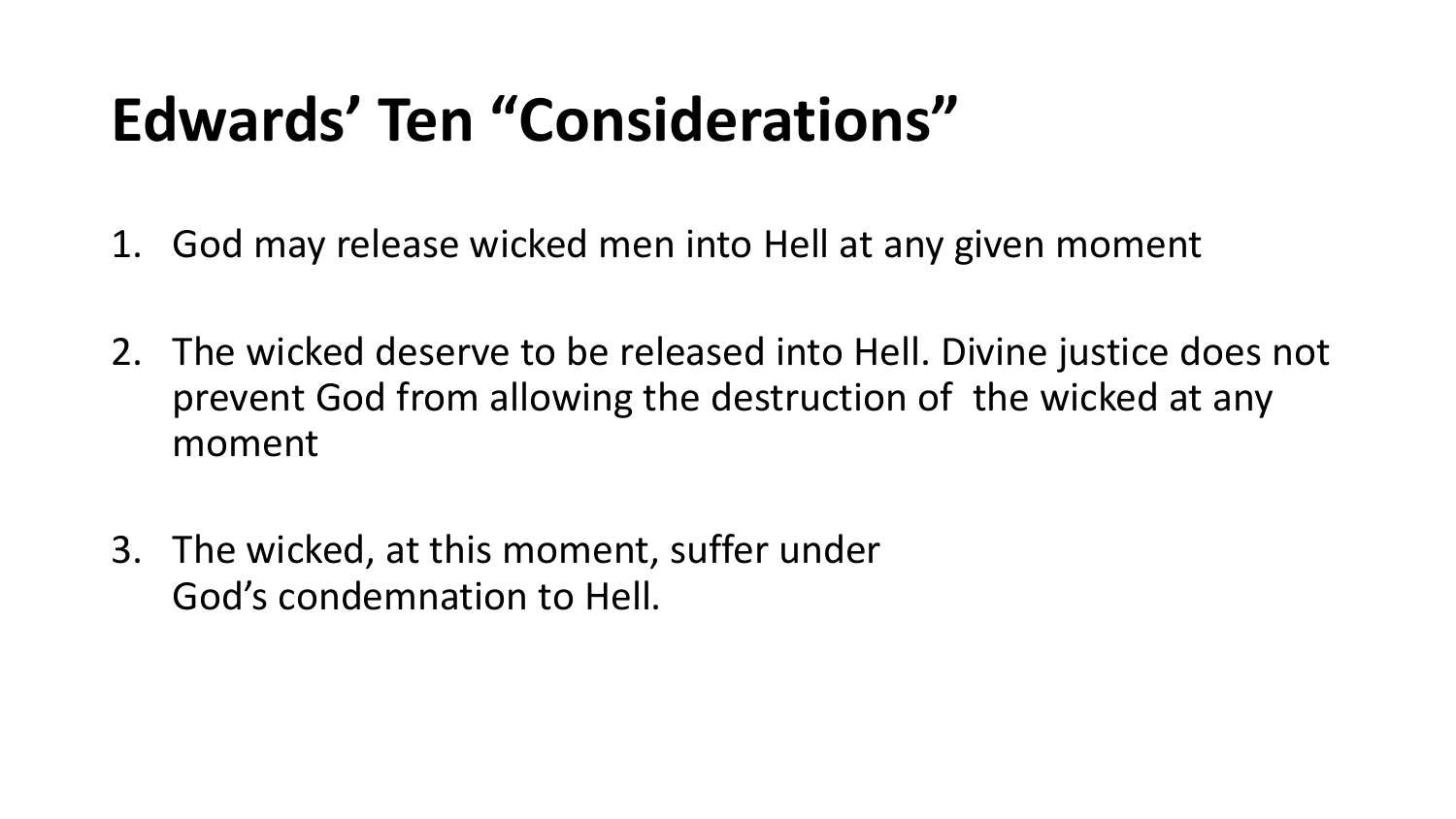- 4. The wicked on earth -- at this very moment suffer a sample of the torments of Hell. The wicked must not think, simply because they are not physically in Hell, that God (in whose hand the wicked now reside) is not  $-$  at this very moment  $-$  do not bear the fierceness of His wrath
- 5. At any moment God shall permit him, Satan stands ready to fall upon the wicked and seize them as his own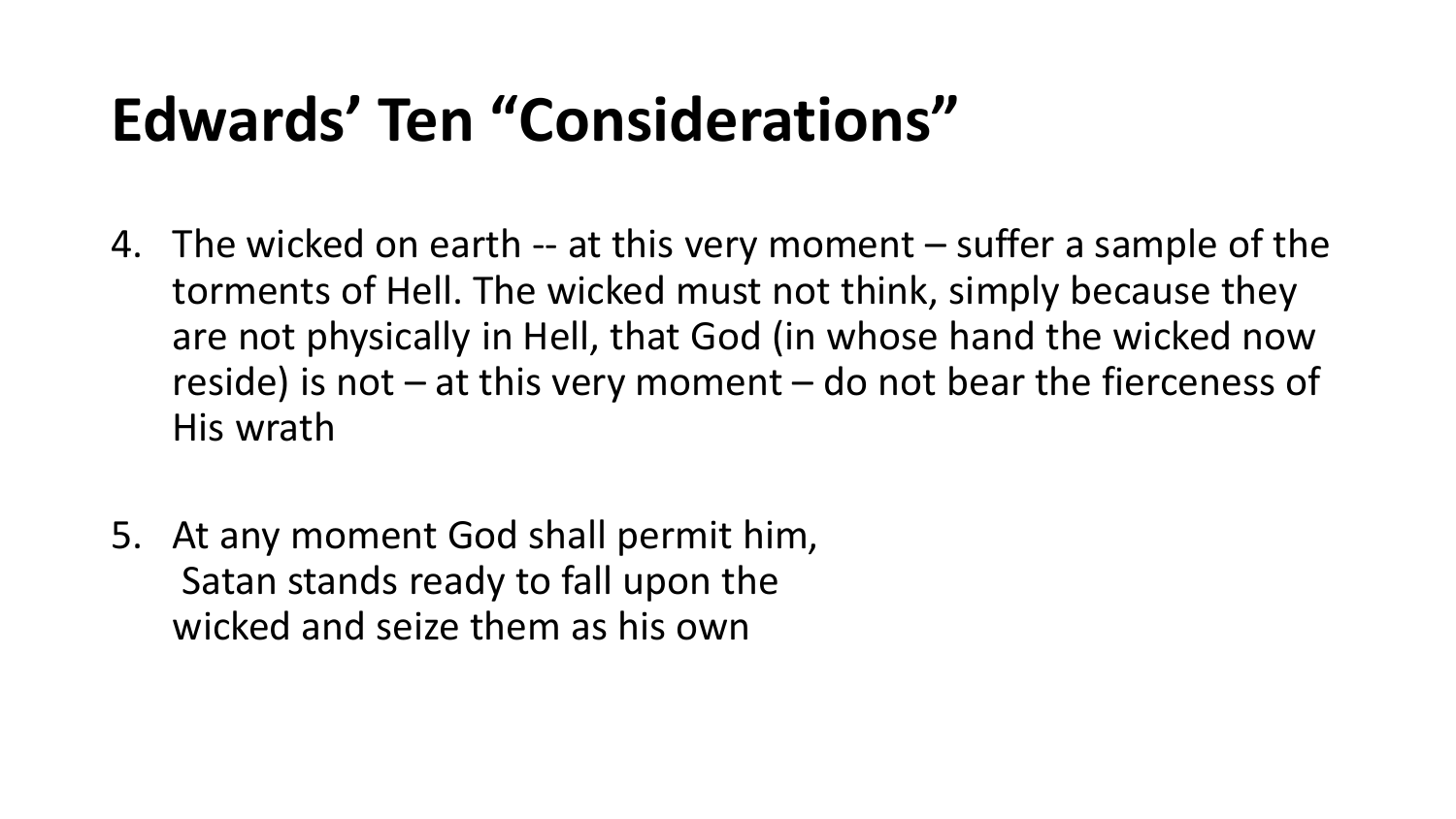- 6. If it were not for God's restraints, there are, in the souls of wicked men, hellish principles reigning which, presently would kindle and flame out into hellfire
- 7. Simply because there are not visible means of death before them at any given moment, the wicked should not feel secure
- 8. Simply because it is natural to care for oneself or to think that others may care for them, men should not think themselves safe from God's wrath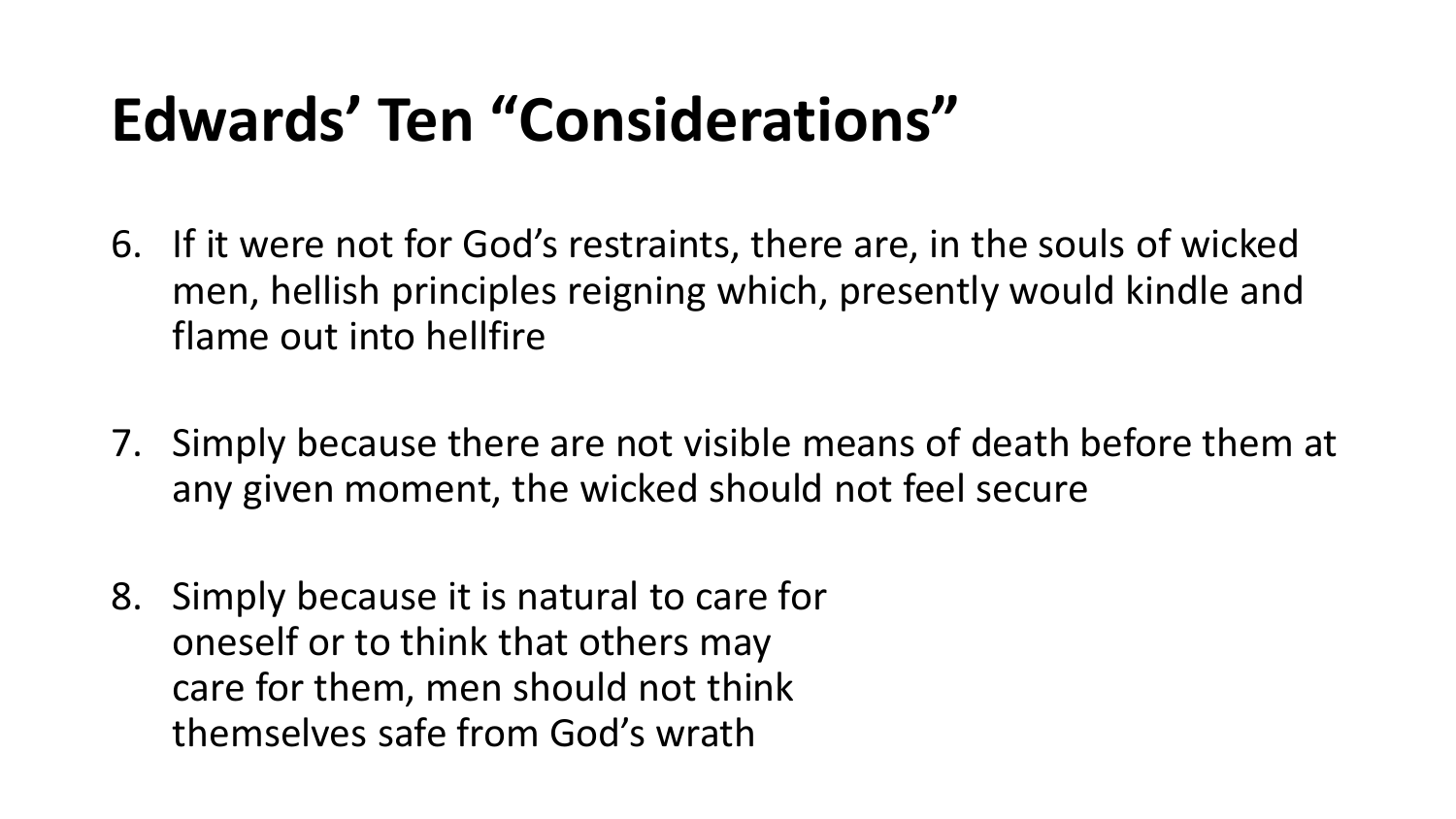9. All that wicked men may do to save themselves from Hell's pains shall afford them nothing if they continue to reject Christ

10. God has never promised to save us from Hell, except for those contained in Christ through the covenant of Grace.